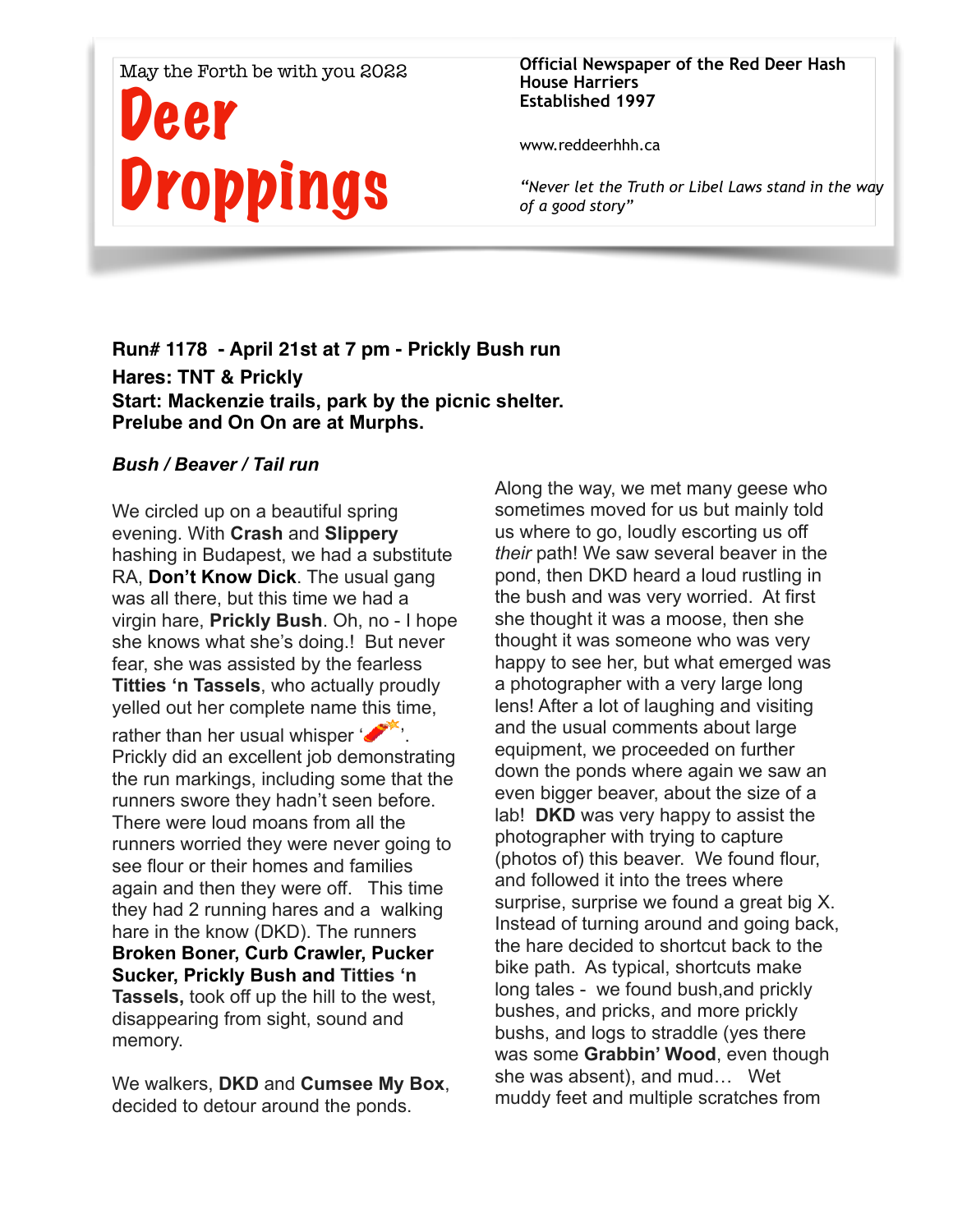rosebushes, we finally fought our way out and then we ran into tails: white tails that is. The deer were quite alarmed at seeing us but then only went a few feet off and then decided to just display their tails again.

We really hadn't gone very far but around this time we could hear **Curb** and **Boner** starting to come back down the hill. They had been on a very long checkback up and down hills, sliding through mud and around trees, reminiscent of Crash's usual running style. Apparently one of them slid on his butt down the hill – Boner obviously was taking no chances on another renaming and so slid down instead of bouncing down that same hill where he went from **Won't Come Again**  to **Broken Boner.** We couldn't hear or see **Pukahh** and were a bit concerned that she might have come to grief or else was uncharacteristically acting as RRB (Rear Running Bitch) with the hares (instead of haring off by herself on her own private little nature run as she is prone to do) … DKD decided to mislead the pack by calling 'On Hare' from down below thinking that she was invisible while wearing a screaming bright blue coat in a forest with no leaves on the trees (did I mention there were a few glasses of wine at PreLube?) Needless to say, the runners weren't fooled by that well known, BS'n voice. **Prickly** and **TNT** were concerned that the pack might fall for her misdirection and sprinted to catch up, almost becoming overly competitive (was there a RACE?). We heard them coming, and detoured one way around a circle hoping to hide and scare the runners, only to find the girls coming one way and the other boys coming the other way (how typical). With only 5 runners in that terrain, it's kind of a miracle of the pack actually stuck together for a change

and no-one got lost. A couple more minutes to the hashhold and a glorious display of lots of booze, home-baked cookies which **Prickly** calls Marvellous Carrot Energy Balls (hmmm now we have balls with our pricks), Tim Tams *and* red licorice. This sets the bar high for everybody else's future hash holds. **TNT** observed some teenage boys beating a stick on the outhouse so she put on a concerned Citizen hat and confronted them. She chased them off, then noticed they were back again so she went and invited them to join us, which really scared them off - apparently Hashers are threatening to young people!

We eventually went back to circle up and had many punishments - many, many punishments! Complements to virgin hare **Prickly** for keeping everyone together, **Boner** for falling down on the trail, **Pukahh** for not getting lost and being ahead as usual, **TNT** for scaring children and **DKD** for calling a false on hare. Then shots were given for past (**Curb**), present (**Boner**), and future (**Cumsee**) birthdays (thank God the plank isn't out yet!) After dawdling for a few more punishments and a lot of hanging out we decided

it was time to head to the OnOn. **Pucker** said good night and the rest of us headed to Murphs only to find out the kitchen was just closed. So we headed to the Ross St pizza place, only to find that they were closed. Third option was Original Joe's where we ordered food and drinks and waited, and waited, and waited. Of course they were slow; we were all starved and thirsty but eventually they came. Everyone enjoyed themselves and had a great normal hashing night.

 On On, Cumsee my Box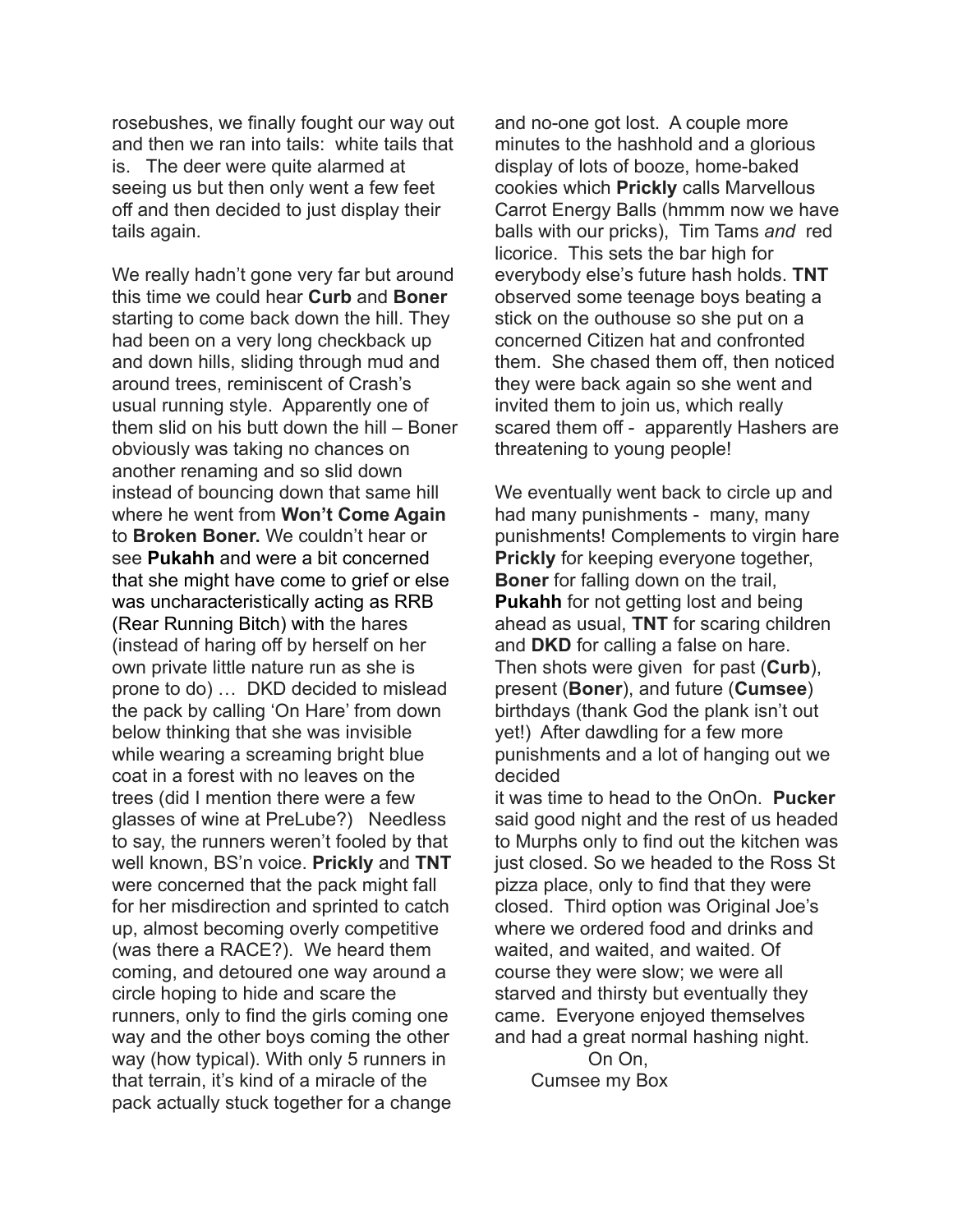#### **THIS WEEK'S RUN:**

Hare: Puckaahhhhh Location: G W Smith School, Sunnybrook Pre-Lube & On On: East 40tn

### **RDH3 A Monthfull of Hares**

| Run # 1178 - May 19th  | - Slippery      |
|------------------------|-----------------|
| Run # 1179 - June 2nd  | - Capt. Piss up |
| Run # 1180 - June 16th | - Wee Little    |

#### **Hash Events**

#### **Saturday May 7th 2022 - Afternoon run**

# **EH3**

# **Ukrainian Run**

Who? YOU! Please register your attendance at this link so we have an idea of how many people are coming. Feel free to bring a friend, even on the day of!! [Register here.](https://docs.google.com/forms/d/e/1FAIpQLScBgjeYecSwHXG1xYhUQHELBJui1mUWIiKgvJKvhIYn0R93BQ/viewform?usp=sf_link)

When? Saturday, May 7, 2022, in the afternoon (start time TBD) Why? Come on out on and have some fun! \$\$ raised will go directly to support the Ukrainian Refugees who are now living safely in Edmonton. [https://](https://albertastandswithukraine.ca/) [albertastandswithukraine.ca/](https://albertastandswithukraine.ca/)

Where? More details to follow but the hares, VST, Dr. Diddle, and just Danna will be setting an epic run in the beer mile area on 99 St between 82 Ave and 62 Ave.

What? WEAR BLUE & **YELLOW** to show support to Ukraine.

How much? After looking at costs, it will be \$20/person. This will include Hash Holds and one drink at the end of the run. Non-beer drinkers will be accommodated with an outdoor HH at each brewery stop. If you want to donate more \$\$, you can do so when you come to the run.

**\*\*\*Please pay \$20 CASH (or more if you want) in advance to Just Danna or BlowHoleE. (This is NOT a numbered run so no pre-pay available.)**